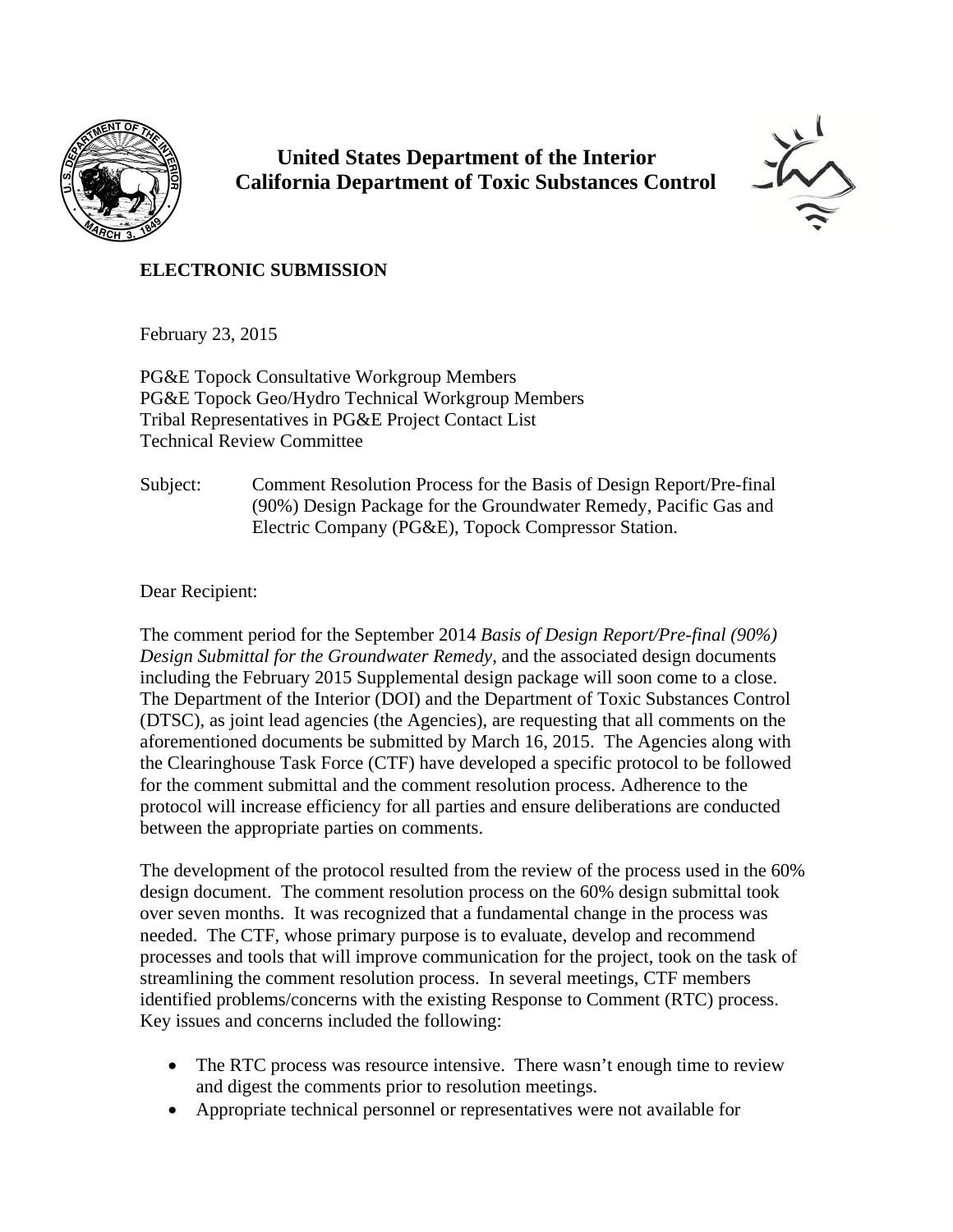discussions, thereby delaying resolutions to comments during the meetings. At times this was realized the day of the meeting. Consequently, items were tabled for future meeting.

 The Technical Review Committee (TRC) members, who works for the Tribes, were asked to resolve comments without input from their clients.

The development of the included RTC protocol was a collaborative effort by members of the CTF over the course of several months. During this time we discussed and identified the primary steps, key objectives, and desired outcome in the RTC process. As a result, the following keys were identified for a successful meeting:

- Solicitation of specific comments for the agenda ahead of the meeting will allow commenters to prepare for the meeting. Comment categories will be used to focus Technical Work Group (TWG) meetings and help identify attendees and participants needed.
- Key participants with expertise are expected at meetings parties must ensure that the right people attend and focused on resolution.
- TWG agendas should be provided to participants with enough time to have internal discussions, typically two (2) weeks prior. Unless key participants notify the Agencies one (1) week before the meeting that modifications to the agenda are needed, the identified comments will remain on the agenda and discussion to resolve those comments will occur.

As mentioned, the attached *Response to Comments (RTC) Protocol for Review of Groundwater Remedy 90% Design* is the result of the collaborative efforts to improve the process. Your commitment to adhere to this process is necessary for its success. It is the expectation of the Agencies that all Tribes and Stakeholders have the appropriate personnel in attendance at comment resolution meetings and that those attendees will be prepared to represent their party in discussions. The ability to reach resolution to comments during the specified meetings is a key component of the process.

We understand that agreements may not be feasible on all comments. At times, the Agencies must make the final decision based on input received. The last step in the protocol identifies the process to address those instances. If stakeholders/Tribes are not in agreement with final resolution made, disagreement can be noted in RTC matrix. Additionally, formal letters with respect to the disagreement can be sent to DTSC/DOI. The RTC matrix and those letters will be included in the Agencies' administrative record(s).

DOI and DTSC would like to thank you for your continued efforts and involvement with the Topock Remediation Project. The Agencies believe that your partnership and commitment to the progress of this project is vital to its overall success. If you have any questions on the RTC process, please contact Pamela Innis at (303) 445-2502 or Aaron Yue at (714) 484-5439.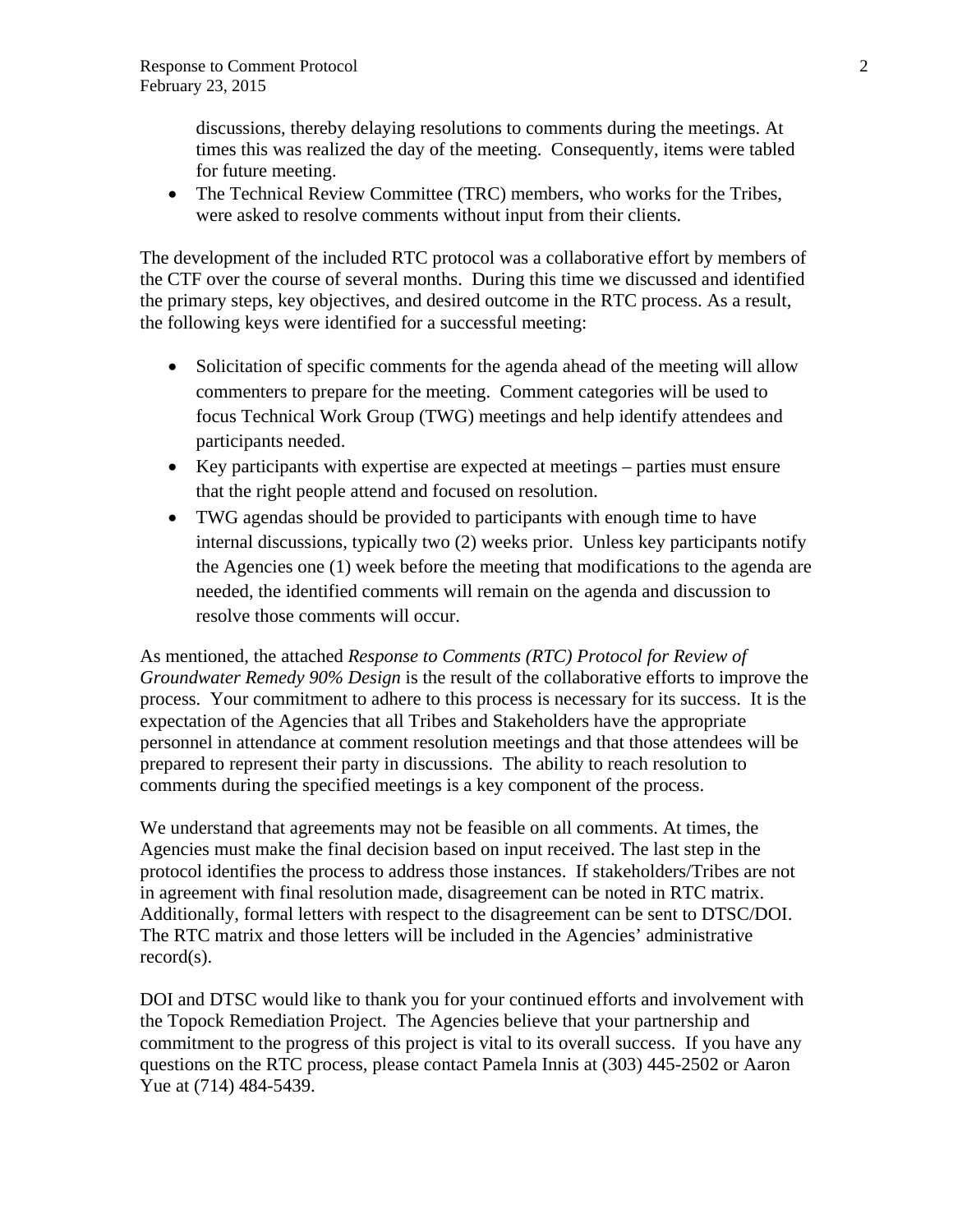Response to Comment Protocol 3 February 23, 2015

Sincerely,

Pamela A. Annis

Pamela S. Innis DOI Topock Remedial Project Manager

Atton  $\sqrt{ }$  $\overline{\phantom{0}}$ 

Aaron Yue Project Manager Department of Toxic Substances Control

Enclosure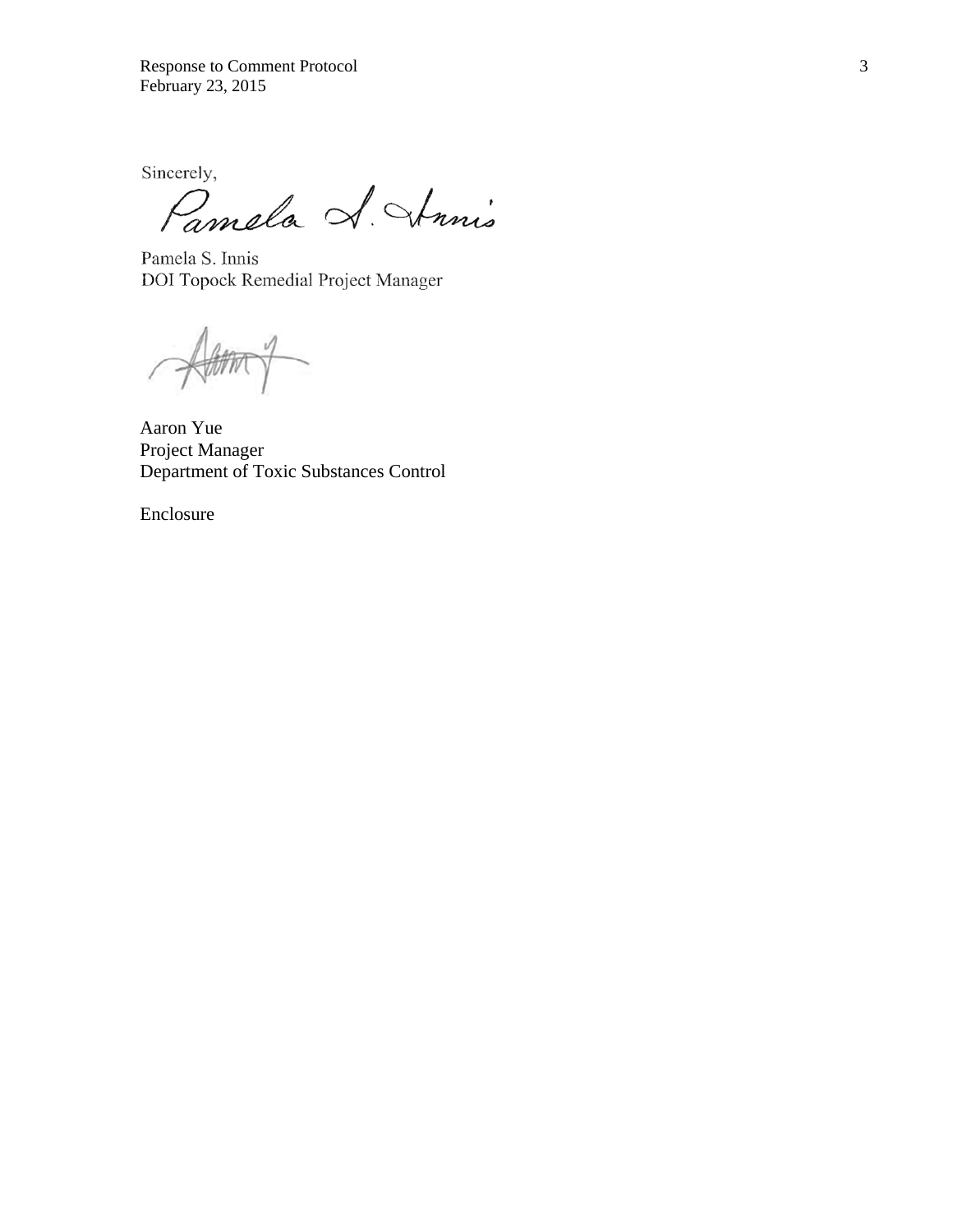## Response to Comments (RTC) Protocol **January 2015 rev. for Review of Groundwater Remedy 90% Design Topock Compressor Station Site, Needles, CA RTC**

Page 1 of 2

## **Steps and Process Improvement Areas (To Assist Agencies in Decision Making)**

- **1. Submit Comments**
- **5. TWG Meetings**
- **4. Clarify & Set Priorities 7. RTC Final Record**
- **2. Compile & Number**
- 
- **3. Format Comment Table**
- **6. Communication Protocols**

| 1.                                                    | <b>Specify Design vs.</b><br><b>Non-Design</b>                                                                                                                                                                                                                                                                                                                                                                                                                | <b>Categorize</b><br><b>Design Comments</b>                                                                                                                                                                                                  | <b>Detail Desired</b><br><b>Objectives/Outcomes</b>                                                       |  |
|-------------------------------------------------------|---------------------------------------------------------------------------------------------------------------------------------------------------------------------------------------------------------------------------------------------------------------------------------------------------------------------------------------------------------------------------------------------------------------------------------------------------------------|----------------------------------------------------------------------------------------------------------------------------------------------------------------------------------------------------------------------------------------------|-----------------------------------------------------------------------------------------------------------|--|
| <b>Submit</b><br><b>Comments</b>                      | <b>Commenter shall identify</b><br>their comment.<br>Classify each comment as<br>design or non-design<br>related.                                                                                                                                                                                                                                                                                                                                             | • CEQA/EIR<br>• Remedy Design<br>• Cultural<br>• Legal<br>• Request for<br>• Process<br>information<br>• Editorial<br>• Infrastructure<br>• GW model<br>• Contingency<br>• Cost Estimate<br>• Monitoring<br>$\cdot$ SOPs<br>• 0&M<br>• Other | Sufficient detail: include<br>details and specify what<br>you are looking for.                            |  |
|                                                       |                                                                                                                                                                                                                                                                                                                                                                                                                                                               |                                                                                                                                                                                                                                              |                                                                                                           |  |
| 2.<br><b>Compile &amp;</b><br><b>Number</b>           | • Create a Word document and refer to each comment by number at the meeting.<br>• Each tribe has separate comments and entries for each TRC comment.<br>. TRC and technical comments are recorded by Tribal record via letter to administrative file.<br>• Tribal record is preserved for future reference. Check with Tribes reference number for<br>custom identifier.<br>• PG&E compiles the comments as they are received.                                |                                                                                                                                                                                                                                              |                                                                                                           |  |
|                                                       |                                                                                                                                                                                                                                                                                                                                                                                                                                                               |                                                                                                                                                                                                                                              |                                                                                                           |  |
| 3.<br><b>Format</b><br><b>Comment</b><br><b>Table</b> | • Allow more room in Comments area.<br>• For any comments already addressed during the 30% or<br>60% RTC, the Comments Table will state that the<br>• Add a drop down list of Categories.<br>. New and old comments will be<br>comment has already been responded to and is<br>referenced in the Table.<br>distinguished from each other.<br>• Many RTCs do point to further details in 90%; comments<br>will be considered relative to those linked details. |                                                                                                                                                                                                                                              |                                                                                                           |  |
|                                                       |                                                                                                                                                                                                                                                                                                                                                                                                                                                               |                                                                                                                                                                                                                                              |                                                                                                           |  |
| 4.                                                    | After 90% Design comments are received by PG&E                                                                                                                                                                                                                                                                                                                                                                                                                |                                                                                                                                                                                                                                              |                                                                                                           |  |
| <b>Clarify &amp; Set</b><br><b>Priorities</b>         | DTSC/DOI/PG&E will<br>meet with Tribes and<br><b>Stakeholders for</b><br>clarification of<br>comments submitted.                                                                                                                                                                                                                                                                                                                                              | DOI/DTSC/PG&E<br>Commenters to identify<br>will respond to all<br>the comments they<br>comments in one RTC<br>want in a TWG topic<br>table and send to all<br>discussion.*<br>stakeholders.                                                  | Prioritization List of<br>Topics by comment<br>categories and time<br>critical needs for<br>setting TWGs. |  |
|                                                       |                                                                                                                                                                                                                                                                                                                                                                                                                                                               |                                                                                                                                                                                                                                              | * DOI will still engage in Tribal Consultation                                                            |  |